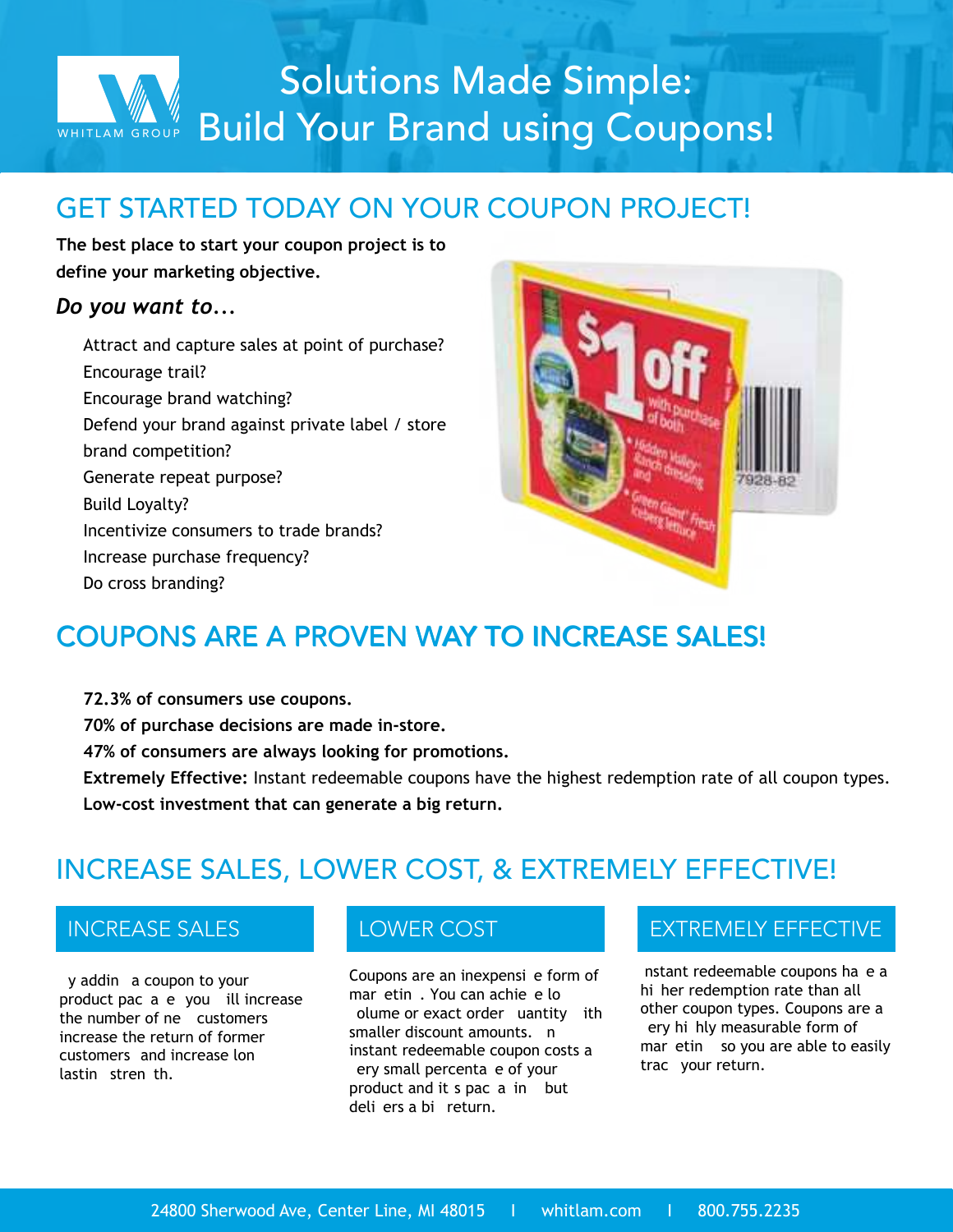

### IMPORTANCE OF COUPON DESIGN

The importance of coupon design is to minimize the opportunity for deductions. Make sure to effectively communicate promotion to the consumer. Now as far as the retailer goes, you should clearly communicate the following with the retailer: Let the retailer know your reimbursement policy, set an expiration date (embedded in barcode), and communicate where to send the coupons.

**All coupons should follow standard coupon design. The following are recommended guidelines for developing an effective Internet coupon:**

**1. Barcode / Databar:** A barcode is a symbol (lines and spaces) that represent a number + more accurate and efficient than eyin in a code or number.

• The barcode at the point-of-sale (POS) provides amount and helps validate or match the coupon promotions with the products scanned. What is the value of the coupon? Did the consumer purchase what the coupon required?

Within the coupon processing industry Direct the coupon to the paying manufacturer and this helps determine the amount retailers bill the manufacturer.

For more information on barcodes or to get a barcode for your next coupon promotion, go to [GS1.com](http://GS1.com).

- **2. Expiration Date:** The words expiration date with the actual date (i.e. xx/xx/xxxx) should be printed on every coupon. Always include the month, day, and year the coupon will expire. To limit your promotion liability, avoid issuing a coupon without an expiration date.
- **3. Face Value:** The face value should be prominently stated. Face values should be based on the GS1 US appro ed alue code listin, he coupon should offer specific sa in s amount i.e. cents or dollars to be discounted versus a percentage discount. Avoid Free and High-Value Offers.
- **4. Legal Copy:** Coupons are a contract between the issuer of the coupon and the retailer. Therefore, the legal copy on the coupon is intended to protect the issuer from fraud and misredemption. Use the words, Void If Altered, Copied, Transferred, Purchased, or Sold.
- for UCC Coupon Codes). **5. Offer Code:** he terms of the offer includin purchase re uirement uantity si e and alue. he PC in ersal Product Code should be placed in the lower right corner of the coupon clear and easy to read. he PC must be in blac on a hite bac round and should be at 100 manification ith sufficient uiet ones on both sides of the barcode. Se the standard di it PC code hich includes the umber ystem Character "your anufacturer dentification umber" family code and alue. Il coupons must conform to coupon code uides pplication tandard code and chec di it
- **6. Coupon Construction/Design:** old out fold c fold etc. peel and re eal multi pa e boo let perforated construction and more. Construction style type sho in example: Piggbac hich can be used as an instant redeemable coupon.
- **7. Product Illustration:** A picture of the product should always be displayed on the coupon.
- **8. Product Name & Logo:** he product name should be placed in the center of the coupon and if space permits, the product lo o should also be included.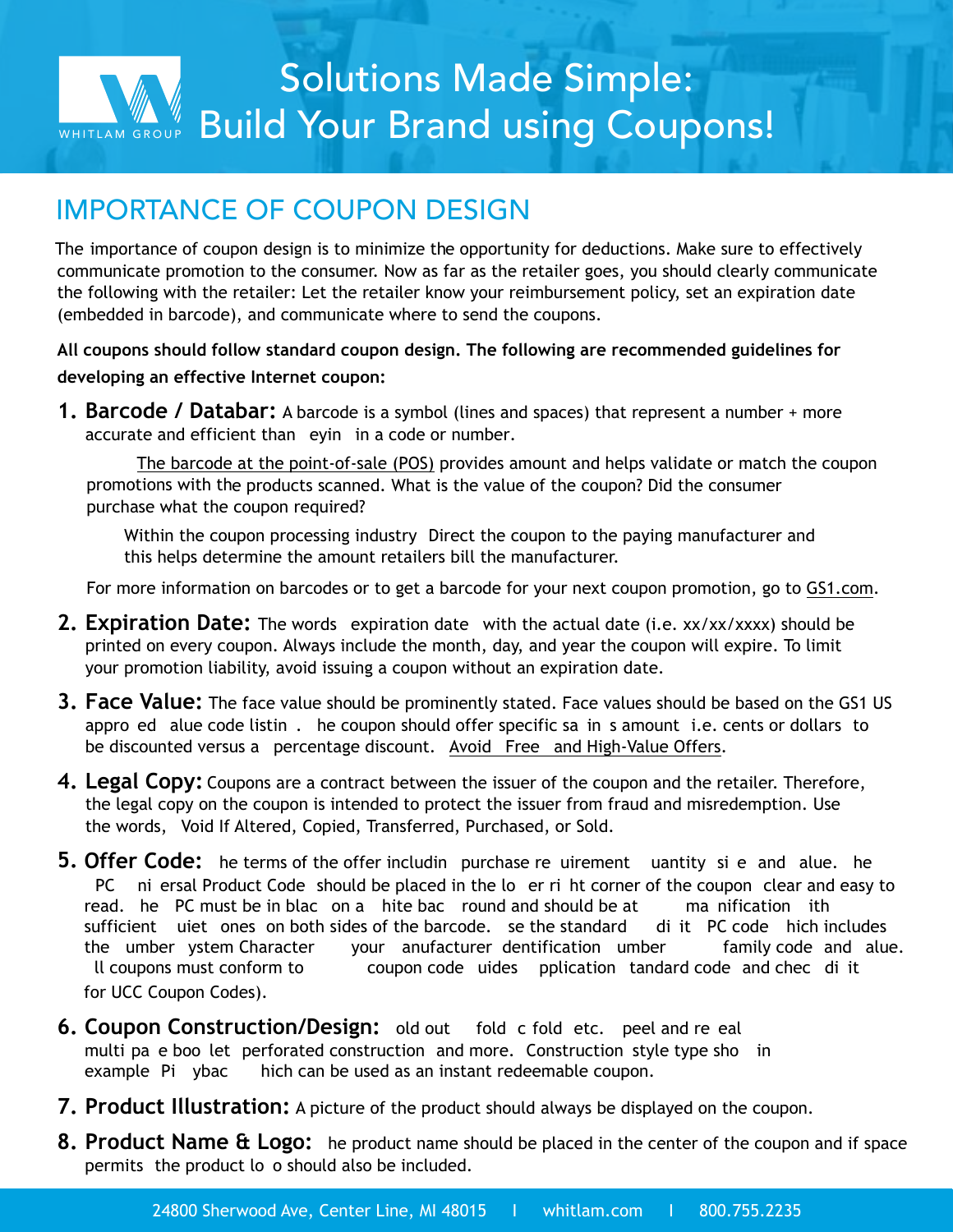

#### **9. Purchase Requirements:**

- **1. Consumer:** Only one coupon per purchase on specified product. You pay sales tax.
- **2. Retailer:** We will reimburse you the face value of this coupon plus \$0.08 handling provided it is redeemed by a consumer at the time of purchase on the brand specified. Coupons not properly redeemed with be voided and held. Alteration or reproduction of this coupon is expressly prohitibed. May not be sold, transferred, copied, or auctioned. (ANY OTHER USE CONSTITUTES FRAUD.) Mail to: ABC Company, 122 Main Street, Anytown, USA 00000. Cash value \$0.001. Void where taxed or restricted. LIMIT ONE COUPON PER ITEM PURCHASED.
- **10. Redemption Address:** Send coupon to P.O. Box 880409, El Paso, TX 88588-0409.
- **11. Source Identification:** To help cashiers, retail clearinghouses, and manufacturer redemption agents to clearly distinguish the different types of coupons.

Example of a well-designed coupon:

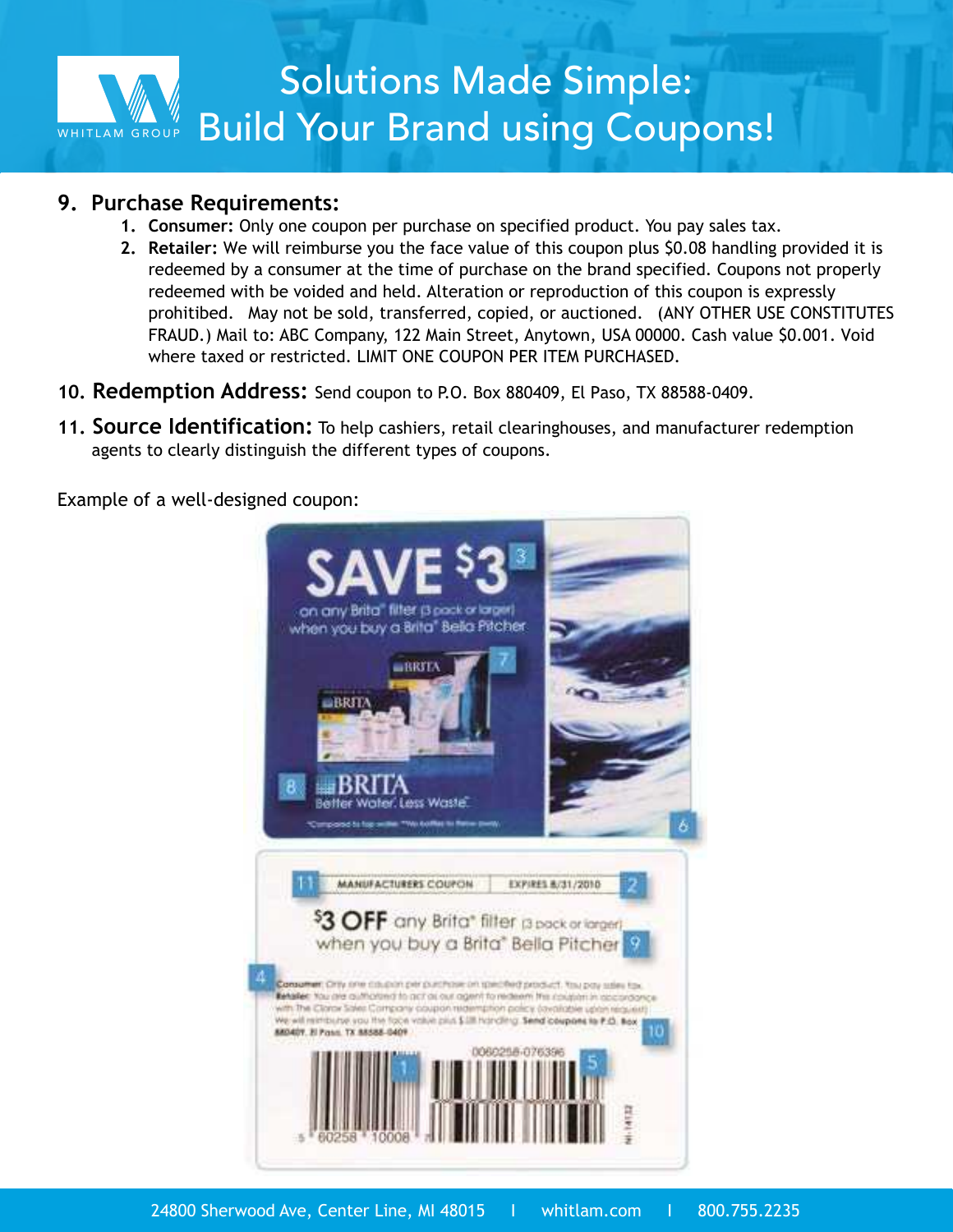

### BUDGETING FOR COUPON

#### **What can you expect to pay?**

• Face Value of Coupon - %.40 off 1 • \$0.08 Handing Fee • Miscellaneous Fee (Varies Per Retailer) Manufacturer s Agent Fees • Printing & Distribution Fees

### **Budgeting - Forecasting**

• Coupon Redemption Factors Method -  $FSI = 0.52%$  $IRC = 16.66%$ • Face Value

### GETTING STARTED: COUPON CHECKLIST

- Establish objectives for your coupon program Partner with a Manufacturer s Agent (If Needed) • Determine the face value of the coupon Determine the number of consumers you want to redeem • Choose a method of distribution Estimate the quantity of coupons distributed • Budgeting & Funding • Develop the creative - coupon design • Create a barcode
- Print & Distribute the coupon • Reimburse the retailer



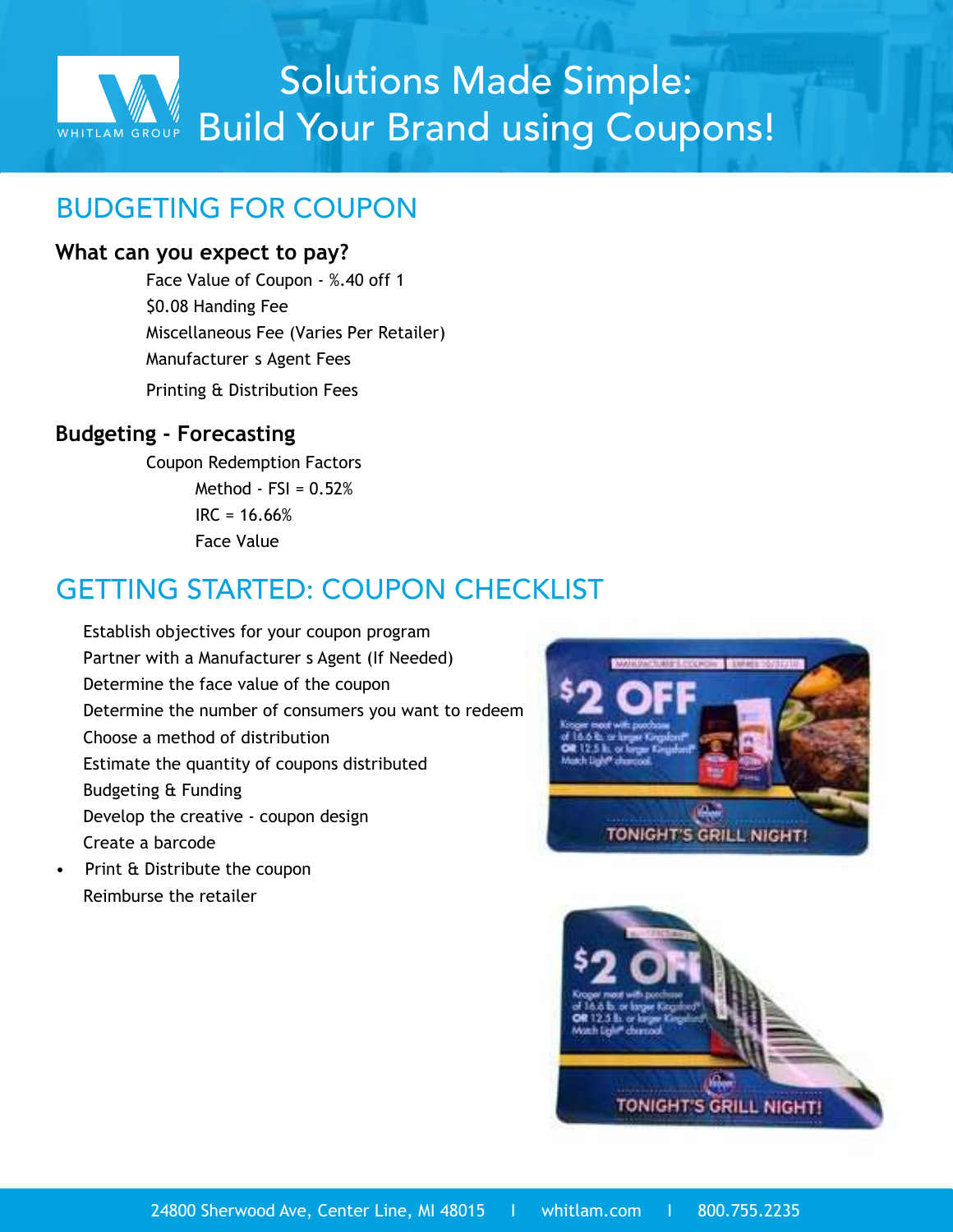### COUPON STYLES / FEATURES / CONSTRUCTIONS

**Your marketing objectives as well as the package design of your product will help determine the best way to design and execute your coupon project.**

#### **Coupon Applications**

**Retail** • Health & Beauty • Food & Beverage **Medical** • Automotive **Promotional** 

### **Coupon Constructions**

• Fold-out [z-fold, c-fold, etc] Peel & Reveal • Multi-page Booklet • Perforated Construction And More!

### **Coupon Options**

• In-pack • On-pack • On-shelf • Instant Redeemable Coupons • Overwrapped Direct food content • Hang tag • Hand-out • Multiple in a Booklet Direct Mail • Combination with game piece Extended content label with coupon

#### **In-Pack**

Will not obscure prime label • No chance of falling off or damage • Cannot be used immediately; used for purchase • Consumer interaction at time of use vs. in store • Can be engineered for food contact or temperature extremes

#### **On-Pack**

Cut to any shape • Conform to uneven surfaces Use special adhesives • Include multiple advertising panels / messages • Will add color to any package Can be applied by hand or automatically

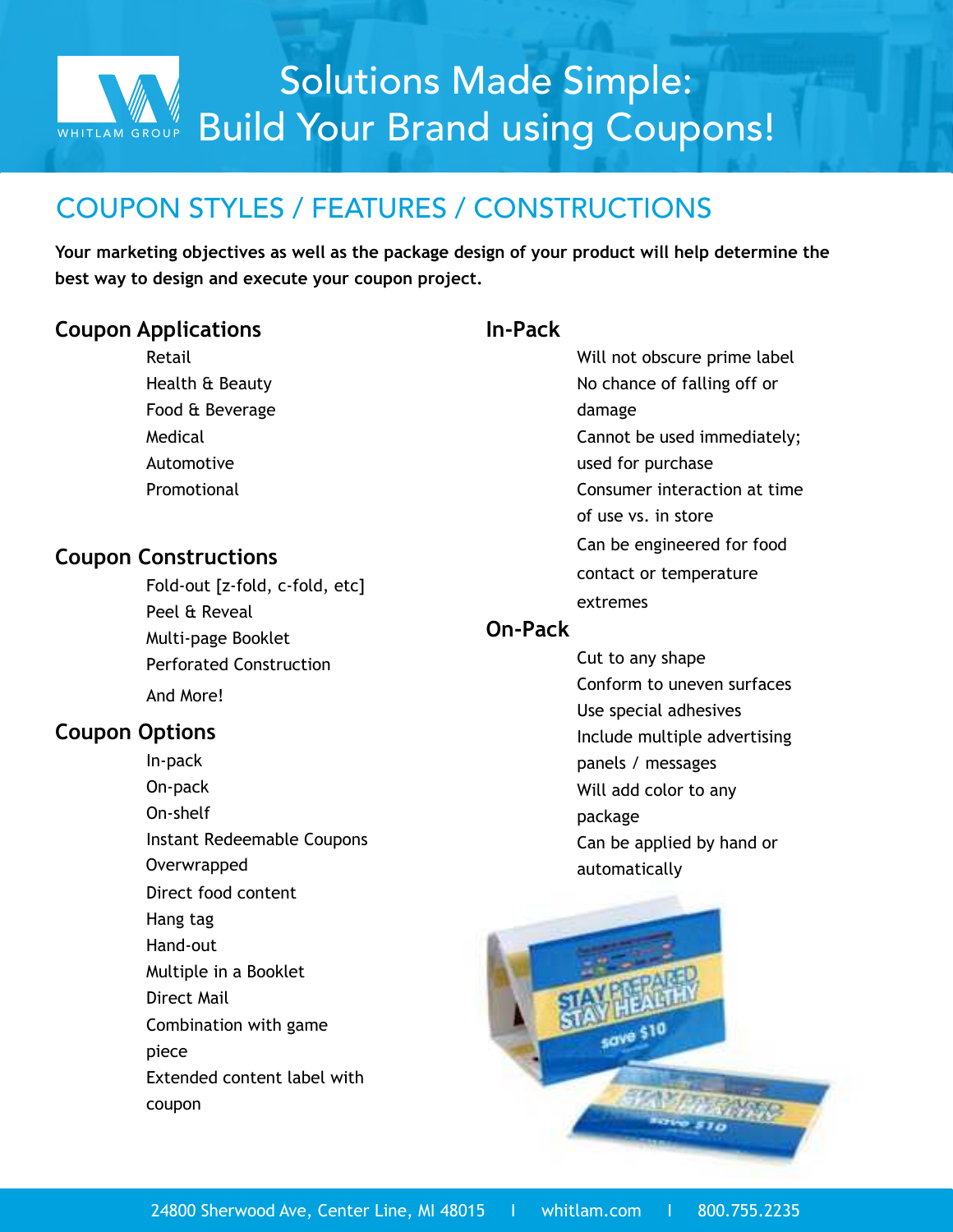

### STANDARD CONSTRUCTIONS FOR COUPONS

#### **Custom configurations are also available for all our Coupon types**

• Fold-out [z-fold, c-fold, etc] Peel & Reveal • Multi-page Booklet • Perforated Construction • And More!

### **Technical Features**

**Technical FeaturesPeel & Reveal**

Easy peel Leaves no messy residue on the product or the customer Variable Imaging, Variable Data • Special Adhesives • Dry peel ensures one-time usage for maximum security Resealable flaps Up to 12 colors • Multiple panels provide extended data • Printed on both side including variable barcodes to track promotions Support regional or national promotions Standard and custom shapes & sizes • Produced in roll form, sheeted, and / or custom constructed • Printed on both sides including variable barcodes to track promotions

 $\leftarrow$ **Peel & Reveal Single Fold Booklet Double Fold Triple Fold**